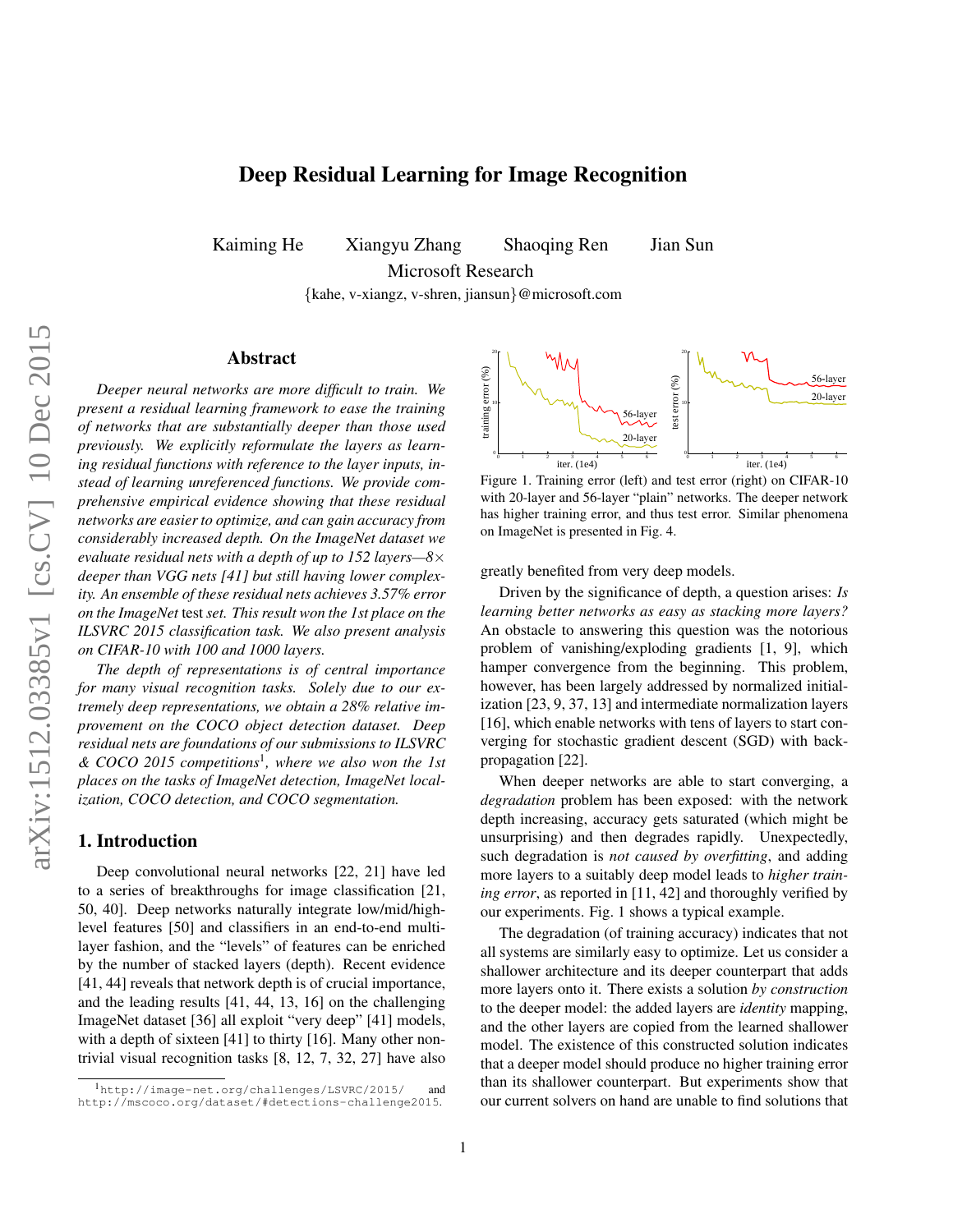

<span id="page-1-0"></span>Figure 2. Residual learning: a building block.

are comparably good or better than the constructed solution (or unable to do so in feasible time).

In this paper, we address the degradation problem by introducing a *deep residual learning* framework. Instead of hoping each few stacked layers directly fit a desired underlying mapping, we explicitly let these layers fit a residual mapping. Formally, denoting the desired underlying mapping as  $\mathcal{H}(\mathbf{x})$ , we let the stacked nonlinear layers fit another mapping of  $\mathcal{F}(\mathbf{x}) := \mathcal{H}(\mathbf{x}) - \mathbf{x}$ . The original mapping is recast into  $\mathcal{F}(x) + x$ . We hypothesize that it is easier to optimize the residual mapping than to optimize the original, unreferenced mapping. To the extreme, if an identity mapping were optimal, it would be easier to push the residual to zero than to fit an identity mapping by a stack of nonlinear layers.

The formulation of  $\mathcal{F}(\mathbf{x}) + \mathbf{x}$  can be realized by feedforward neural networks with "shortcut connections" (Fig. [2\)](#page-1-0). Shortcut connections [\[2,](#page-8-20) [34,](#page-8-21) [49\]](#page-8-22) are those skipping one or more layers. In our case, the shortcut connections simply perform *identity* mapping, and their outputs are added to the outputs of the stacked layers (Fig. [2\)](#page-1-0). Identity shortcut connections add neither extra parameter nor computational complexity. The entire network can still be trained end-to-end by SGD with backpropagation, and can be easily implemented using common libraries (*e.g*., Caffe [\[19\]](#page-8-23)) without modifying the solvers.

We present comprehensive experiments on ImageNet [\[36\]](#page-8-8) to show the degradation problem and evaluate our method. We show that: 1) Our extremely deep residual nets are easy to optimize, but the counterpart "plain" nets (that simply stack layers) exhibit higher training error when the depth increases; 2) Our deep residual nets can easily enjoy accuracy gains from greatly increased depth, producing results substantially better than previous networks.

Similar phenomena are also shown on the CIFAR-10 set [\[20\]](#page-8-24), suggesting that the optimization difficulties and the effects of our method are not just akin to a particular dataset. We present successfully trained models on this dataset with over 100 layers, and explore models with over 1000 layers.

On the ImageNet classification dataset [\[36\]](#page-8-8), we obtain excellent results by extremely deep residual nets. Our 152 layer residual net is the deepest network ever presented on ImageNet, while still having lower complexity than VGG nets [\[41\]](#page-8-0). Our ensemble has 3.57% top-5 error on the ImageNet *test* set, and *won the 1st place in the ILSVRC 2015 classification competition*. The extremely deep representations also have excellent generalization performance on other recognition tasks, and lead us to further *win the 1st places on: ImageNet detection, ImageNet localization, COCO detection, and COCO segmentation* in ILSVRC & COCO 2015 competitions. This strong evidence shows that the residual learning principle is generic, and we expect that it is applicable in other vision and non-vision problems.

## 2. Related Work

Residual Representations. In image recognition, VLAD [\[18\]](#page-8-25) is a representation that encodes by the residual vectors with respect to a dictionary, and Fisher Vector [\[30\]](#page-8-26) can be formulated as a probabilistic version [\[18\]](#page-8-25) of VLAD. Both of them are powerful shallow representations for image retrieval and classification [\[4,](#page-8-27) [48\]](#page-8-28). For vector quantization, encoding residual vectors [\[17\]](#page-8-29) is shown to be more effective than encoding original vectors.

In low-level vision and computer graphics, for solving Partial Differential Equations (PDEs), the widely used Multigrid method [\[3\]](#page-8-30) reformulates the system as subproblems at multiple scales, where each subproblem is responsible for the residual solution between a coarser and a finer scale. An alternative to Multigrid is hierarchical basis preconditioning [\[45,](#page-8-31) [46\]](#page-8-32), which relies on variables that represent residual vectors between two scales. It has been shown [\[3,](#page-8-30) [45,](#page-8-31) [46\]](#page-8-32) that these solvers converge much faster than standard solvers that are unaware of the residual nature of the solutions. These methods suggest that a good reformulation or preconditioning can simplify the optimization.

Shortcut Connections. Practices and theories that lead to shortcut connections [\[2,](#page-8-20) [34,](#page-8-21) [49\]](#page-8-22) have been studied for a long time. An early practice of training multi-layer perceptrons (MLPs) is to add a linear layer connected from the network input to the output [\[34,](#page-8-21) [49\]](#page-8-22). In [\[44,](#page-8-5) [24\]](#page-8-33), a few intermediate layers are directly connected to auxiliary classifiers for addressing vanishing/exploding gradients. The papers of [\[39,](#page-8-34) [38,](#page-8-35) [31,](#page-8-36) [47\]](#page-8-37) propose methods for centering layer responses, gradients, and propagated errors, implemented by shortcut connections. In [\[44\]](#page-8-5), an "inception" layer is composed of a shortcut branch and a few deeper branches.

Concurrent with our work, "highway networks" [\[42,](#page-8-19) [43\]](#page-8-38) present shortcut connections with gating functions [\[15\]](#page-8-39). These gates are data-dependent and have parameters, in contrast to our identity shortcuts that are parameter-free. When a gated shortcut is "closed" (approaching zero), the layers in highway networks represent *non-residual* functions. On the contrary, our formulation always learns residual functions; our identity shortcuts are never closed, and all information is always passed through, with additional residual functions to be learned. In addition, high-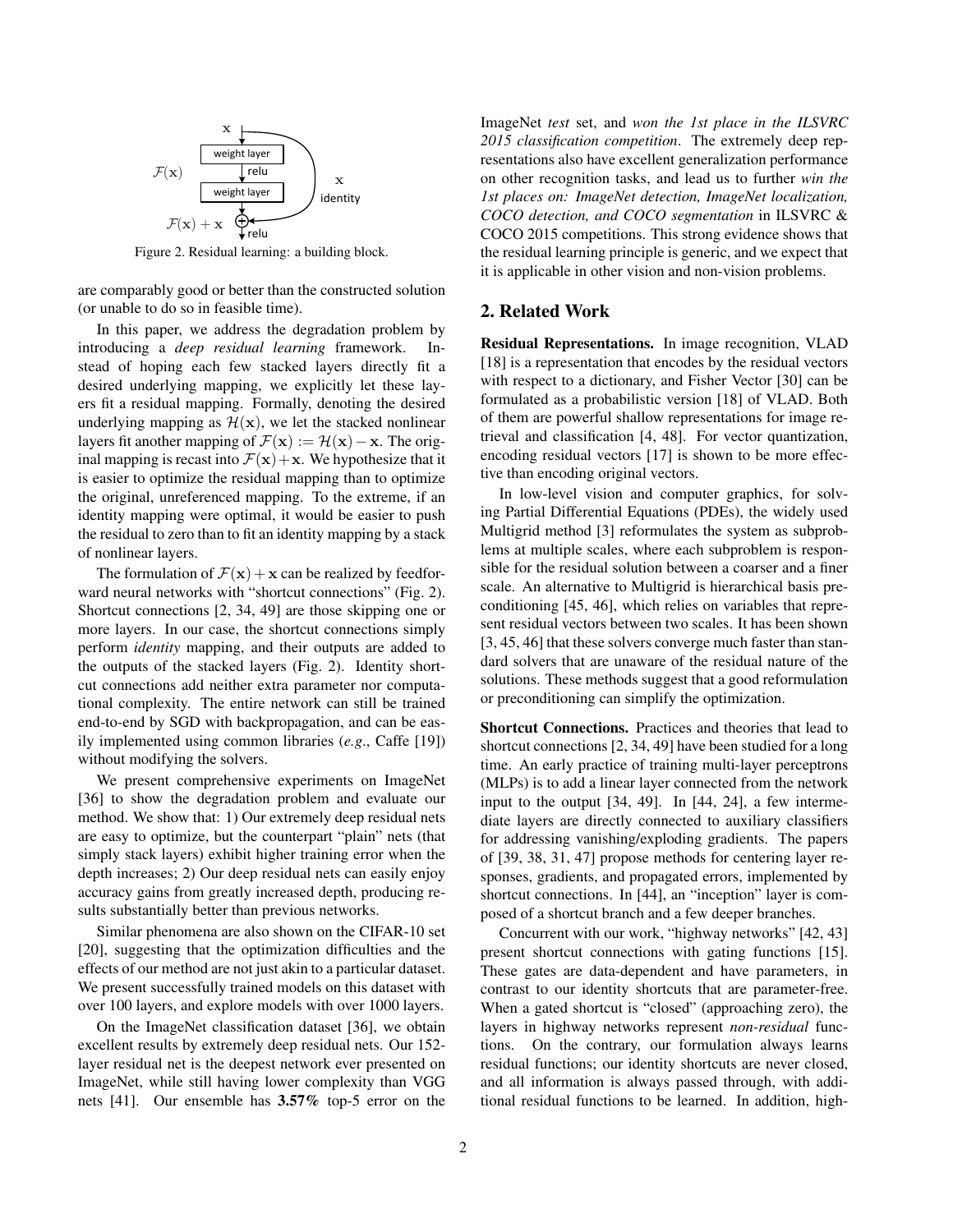way networks have not demonstrated accuracy gains with extremely increased depth (*e.g*., over 100 layers).

## 3. Deep Residual Learning

### <span id="page-2-3"></span>3.1. Residual Learning

Let us consider  $\mathcal{H}(x)$  as an underlying mapping to be fit by a few stacked layers (not necessarily the entire net), with x denoting the inputs to the first of these layers. If one hypothesizes that multiple nonlinear layers can asymptoti-cally approximate complicated functions<sup>[2](#page-2-0)</sup>, then it is equivalent to hypothesize that they can asymptotically approximate the residual functions, *i.e.*,  $\mathcal{H}(\mathbf{x}) - \mathbf{x}$  (assuming that the input and output are of the same dimensions). So rather than expect stacked layers to approximate  $\mathcal{H}(\mathbf{x})$ , we explicitly let these layers approximate a residual function  $\mathcal{F}(\mathbf{x}) := \mathcal{H}(\mathbf{x}) - \mathbf{x}$ . The original function thus becomes  $\mathcal{F}(\mathbf{x})+\mathbf{x}$ . Although both forms should be able to asymptotically approximate the desired functions (as hypothesized), the ease of learning might be different.

This reformulation is motivated by the counterintuitive phenomena about the degradation problem (Fig. [1,](#page-0-1) left). As we discussed in the introduction, if the added layers can be constructed as identity mappings, a deeper model should have training error no greater than its shallower counterpart. The degradation problem suggests that the solvers might have difficulties in approximating identity mappings by multiple nonlinear layers. With the residual learning reformulation, if identity mappings are optimal, the solvers may simply drive the weights of the multiple nonlinear layers toward zero to approach identity mappings.

In real cases, it is unlikely that identity mappings are optimal, but our reformulation may help to precondition the problem. If the optimal function is closer to an identity mapping than to a zero mapping, it should be easier for the solver to find the perturbations with reference to an identity mapping, than to learn the function as a new one. We show by experiments (Fig. [7\)](#page-7-0) that the learned residual functions in general have small responses, suggesting that identity mappings provide reasonable preconditioning.

#### 3.2. Identity Mapping by Shortcuts

We adopt residual learning to every few stacked layers. A building block is shown in Fig. [2.](#page-1-0) Formally, in this paper we consider a building block defined as:

<span id="page-2-1"></span>
$$
\mathbf{y} = \mathcal{F}(\mathbf{x}, \{W_i\}) + \mathbf{x}.\tag{1}
$$

Here x and y are the input and output vectors of the layers considered. The function  $\mathcal{F}(\mathbf{x}, \{W_i\})$  represents the residual mapping to be learned. For the example in Fig. [2](#page-1-0) that has two layers,  $\mathcal{F} = W_2 \sigma(W_1 \mathbf{x})$  in which  $\sigma$  denotes

ReLU [\[29\]](#page-8-41) and the biases are omitted for simplifying notations. The operation  $\mathcal{F} + \mathbf{x}$  is performed by a shortcut connection and element-wise addition. We adopt the second nonlinearity after the addition (*i.e.*,  $\sigma$ (**y**), see Fig. [2\)](#page-1-0).

The shortcut connections in Eqn.[\(1\)](#page-2-1) introduce neither extra parameter nor computation complexity. This is not only attractive in practice but also important in our comparisons between plain and residual networks. We can fairly compare plain/residual networks that simultaneously have the same number of parameters, depth, width, and computational cost (except for the negligible element-wise addition).

The dimensions of  $x$  and  $\mathcal F$  must be equal in Eqn.[\(1\)](#page-2-1). If this is not the case (*e.g*., when changing the input/output channels), we can perform a linear projection  $W_s$  by the shortcut connections to match the dimensions:

<span id="page-2-2"></span>
$$
\mathbf{y} = \mathcal{F}(\mathbf{x}, \{W_i\}) + W_s \mathbf{x}.\tag{2}
$$

We can also use a square matrix  $W_s$  in Eqn.[\(1\)](#page-2-1). But we will show by experiments that the identity mapping is sufficient for addressing the degradation problem and is economical, and thus  $W_s$  is only used when matching dimensions.

The form of the residual function  $\mathcal F$  is flexible. Experiments in this paper involve a function  $\mathcal F$  that has two or three layers (Fig. [5\)](#page-5-0), while more layers are possible. But if  $F$  has only a single layer, Eqn.[\(1\)](#page-2-1) is similar to a linear layer:  $y = W_1x + x$ , for which we have not observed advantages.

We also note that although the above notations are about fully-connected layers for simplicity, they are applicable to convolutional layers. The function  $\mathcal{F}(\mathbf{x}, \{W_i\})$  can represent multiple convolutional layers. The element-wise addition is performed on two feature maps, channel by channel.

#### 3.3. Network Architectures

We have tested various plain/residual nets, and have observed consistent phenomena. To provide instances for discussion, we describe two models for ImageNet as follows.

Plain Network. Our plain baselines (Fig. [3,](#page-3-0) middle) are mainly inspired by the philosophy of VGG nets [\[41\]](#page-8-0) (Fig. [3,](#page-3-0) left). The convolutional layers mostly have  $3\times3$  filters and follow two simple design rules: (i) for the same output feature map size, the layers have the same number of filters; and (ii) if the feature map size is halved, the number of filters is doubled so as to preserve the time complexity per layer. We perform downsampling directly by convolutional layers that have a stride of 2. The network ends with a global average pooling layer and a 1000-way fully-connected layer with softmax. The total number of weighted layers is 34 in Fig. [3](#page-3-0) (middle).

It is worth noticing that our model has *fewer* filters and *lower* complexity than VGG nets [\[41\]](#page-8-0) (Fig. [3,](#page-3-0) left). Our 34 layer baseline has 3.6 billion FLOPs (multiply-adds), which is only 18% of VGG-19 (19.6 billion FLOPs).

<span id="page-2-0"></span> $2$ This hypothesis, however, is still an open question. See [\[28\]](#page-8-40).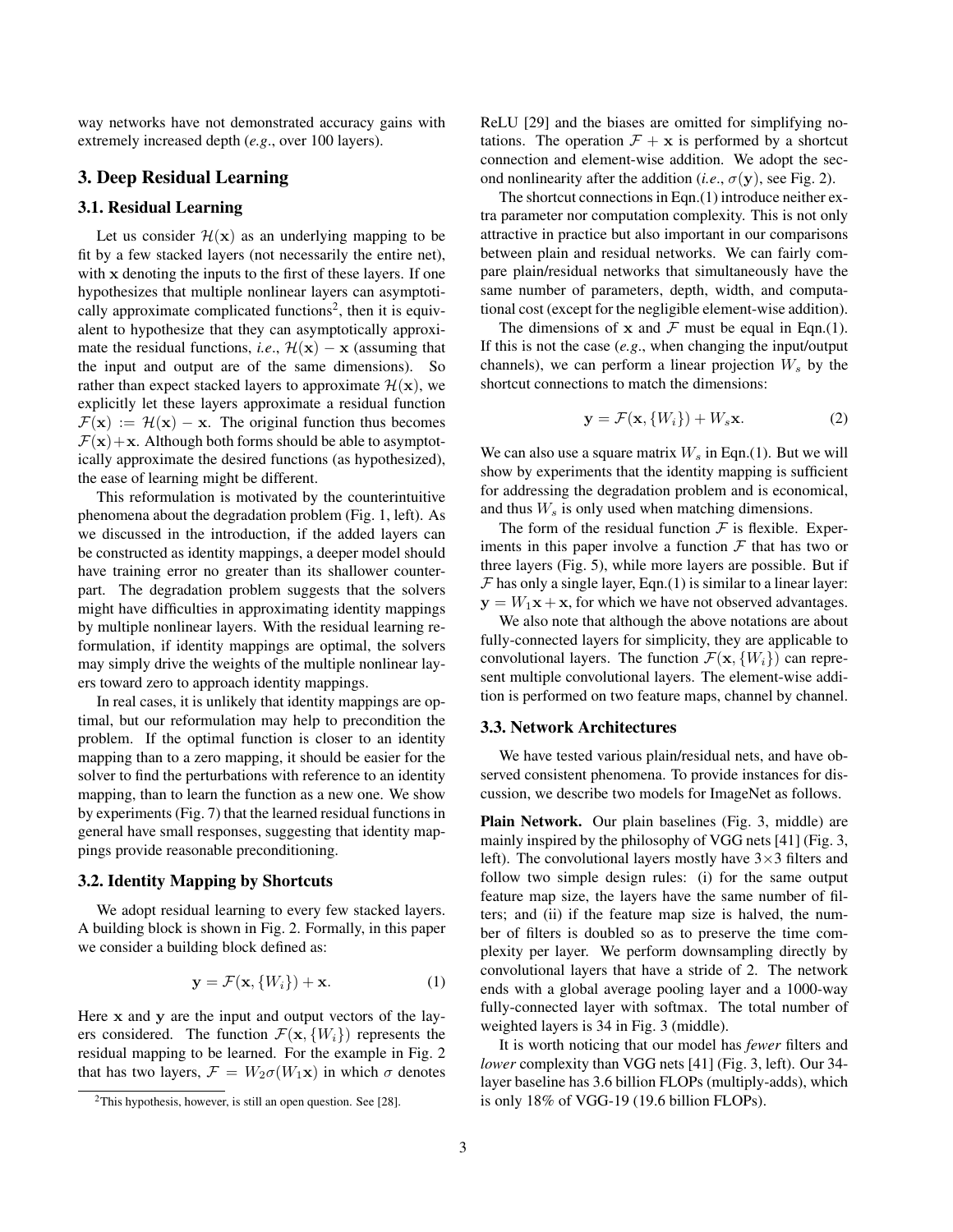

<span id="page-3-0"></span>Figure 3. Example network architectures for ImageNet. Left: the VGG-19 model [\[41\]](#page-8-0) (19.6 billion FLOPs) as a reference. Middle: a plain network with 34 parameter layers (3.6 billion FLOPs). Right: a residual network with 34 parameter layers (3.6 billion FLOPs). The dotted shortcuts increase dimensions. Table [1](#page-4-1) shows more details and other variants.

Residual Network. Based on the above plain network, we insert shortcut connections (Fig. [3,](#page-3-0) right) which turn the network into its counterpart residual version. The identity shortcuts  $(Eqn.(1))$  $(Eqn.(1))$  $(Eqn.(1))$  can be directly used when the input and output are of the same dimensions (solid line shortcuts in Fig. [3\)](#page-3-0). When the dimensions increase (dotted line shortcuts in Fig. [3\)](#page-3-0), we consider two options: (A) The shortcut still performs identity mapping, with extra zero entries padded for increasing dimensions. This option introduces no extra parameter; (B) The projection shortcut in Eqn.[\(2\)](#page-2-2) is used to match dimensions (done by  $1 \times 1$  convolutions). For both options, when the shortcuts go across feature maps of two sizes, they are performed with a stride of 2.

#### <span id="page-3-1"></span>3.4. Implementation

Our implementation for ImageNet follows the practice in [\[21,](#page-8-2) [41\]](#page-8-0). The image is resized with its shorter side randomly sampled in [256, 480] for scale augmentation [\[41\]](#page-8-0). A  $224 \times 224$  crop is randomly sampled from an image or its horizontal flip, with the per-pixel mean subtracted [\[21\]](#page-8-2). The standard color augmentation in [\[21\]](#page-8-2) is used. We adopt batch normalization (BN) [\[16\]](#page-8-7) right after each convolution and before activation, following [\[16\]](#page-8-7). We initialize the weights as in [\[13\]](#page-8-6) and train all plain/residual nets from scratch. We use SGD with a mini-batch size of 256. The learning rate starts from 0.1 and is divided by 10 when the error plateaus, and the models are trained for up to  $60 \times 10^4$  iterations. We use a weight decay of 0.0001 and a momentum of 0.9. We do not use dropout [\[14\]](#page-8-42), following the practice in [\[16\]](#page-8-7).

In testing, for comparison studies we adopt the standard 10-crop testing [\[21\]](#page-8-2). For best results, we adopt the fullyconvolutional form as in [\[41,](#page-8-0) [13\]](#page-8-6), and average the scores at multiple scales (images are resized such that the shorter side is in {224, 256, 384, 480, 640}).

## 4. Experiments

#### 4.1. ImageNet Classification

We evaluate our method on the ImageNet 2012 classification dataset [\[36\]](#page-8-8) that consists of 1000 classes. The models are trained on the 1.28 million training images, and evaluated on the 50k validation images. We also obtain a final result on the 100k test images, reported by the test server. We evaluate both top-1 and top-5 error rates.

Plain Networks. We first evaluate 18-layer and 34-layer plain nets. The 34-layer plain net is in Fig. [3](#page-3-0) (middle). The 18-layer plain net is of a similar form. See Table [1](#page-4-1) for detailed architectures.

The results in Table [2](#page-4-2) show that the deeper 34-layer plain net has higher validation error than the shallower 18-layer plain net. To reveal the reasons, in Fig. [4](#page-4-0) (left) we compare their training/validation errors during the training procedure. We have observed the degradation problem - the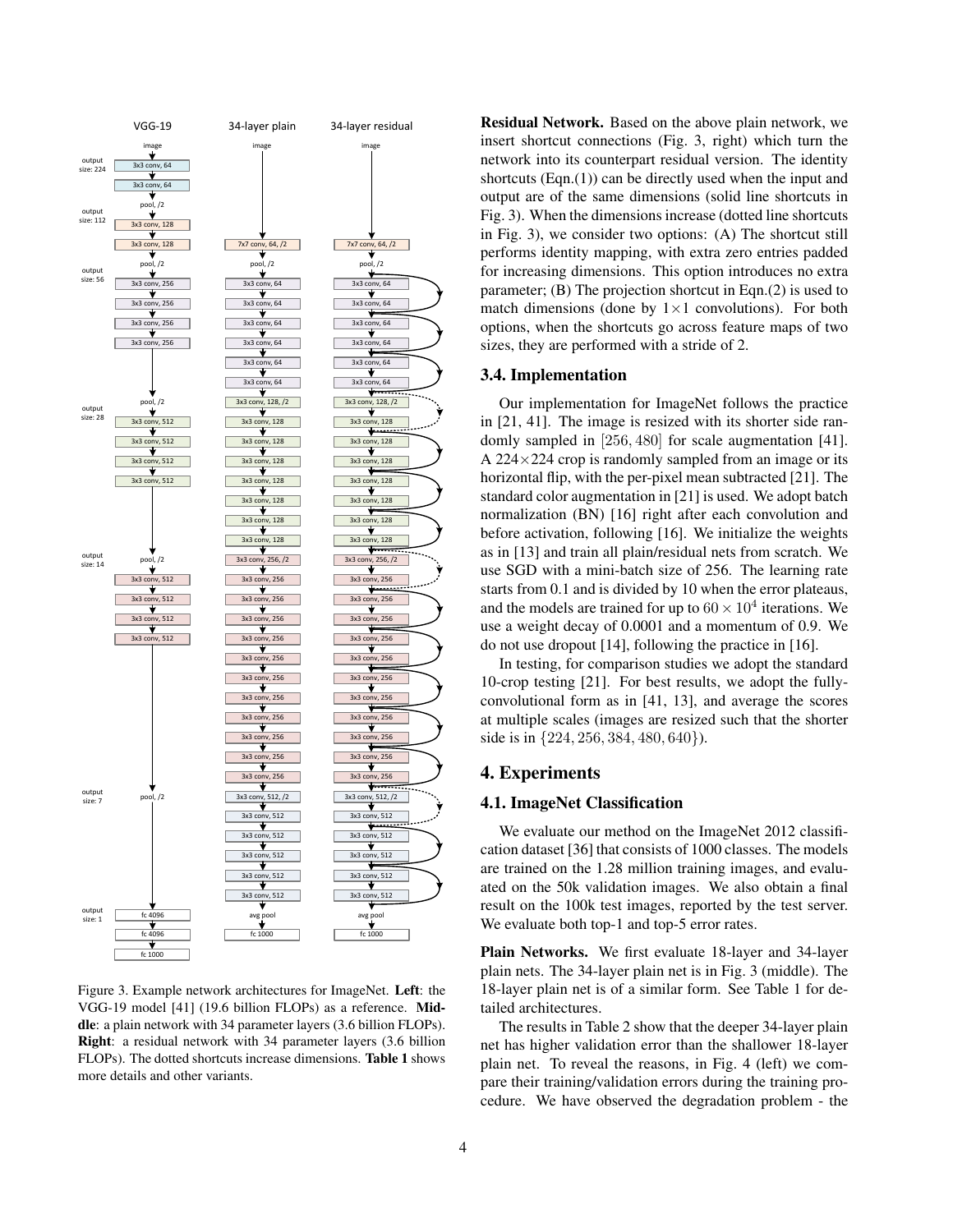| layer name | output size    | 18-layer            | 34-layer                                                                                                                                                                                                                   | 50-layer                                                                          | 101-layer                                                                | 152-layer                                                                |  |  |  |  |  |  |  |  |
|------------|----------------|---------------------|----------------------------------------------------------------------------------------------------------------------------------------------------------------------------------------------------------------------------|-----------------------------------------------------------------------------------|--------------------------------------------------------------------------|--------------------------------------------------------------------------|--|--|--|--|--|--|--|--|
| conv1      | $112\times112$ |                     |                                                                                                                                                                                                                            |                                                                                   |                                                                          |                                                                          |  |  |  |  |  |  |  |  |
|            |                |                     | $3\times3$ max pool, stride 2                                                                                                                                                                                              |                                                                                   |                                                                          |                                                                          |  |  |  |  |  |  |  |  |
| $conv2_x$  |                |                     | $\begin{bmatrix} 56 \times 56 \\ 3 \times 3, 64 \\ 3 \times 3, 64 \end{bmatrix} \times 2 \begin{bmatrix} 3 \times 3, 64 \\ 3 \times 3, 64 \\ 3 \times 3, 64 \end{bmatrix} \times 3$                                        | $1 \times 1, 64$<br>$3\times3, 64$<br>$\vert \times 3 \vert$<br>$1 \times 1, 256$ | $1 \times 1, 64$<br>$\times$ 3<br>$3\times 3, 64$<br>$1 \times 1, 256$   | $1 \times 1, 64$<br>$\times$ 3<br>$3\times3, 64$<br>$1 \times 1, 256$    |  |  |  |  |  |  |  |  |
| $conv3_x$  |                |                     | $28\times28$ $\begin{bmatrix} 3\times3, 128 \\ 3\times3, 128 \end{bmatrix} \times 2 \begin{bmatrix} 3\times3, 128 \\ 3\times3, 128 \end{bmatrix} \times 4$                                                                 | $1 \times 1, 128$<br>$3\times3, 128$<br>$\times$ 4<br>$1 \times 1, 512$           | $1 \times 1$ , 128<br>$3\times3.128$<br>$\times$ 4<br>$1 \times 1, 512$  | $1 \times 1$ , 128<br>$3\times3, 128$<br>$\times 8$<br>$1 \times 1, 512$ |  |  |  |  |  |  |  |  |
| $conv4_x$  |                |                     | $14\times14$ $\begin{vmatrix} 3\times3,256 \\ 3\times3,256 \end{vmatrix} \times 2 \begin{vmatrix} 3\times3,256 \\ 3\times3,256 \end{vmatrix} \times 6 \begin{vmatrix} 1\times1,250 \\ 3\times3,256 \end{vmatrix}$          | $1 \times 1, 256$<br>$\times 6$<br>$1 \times 1, 1024$                             | $1 \times 1, 256$<br>$\times$ 23<br>$3\times3.256$<br>$1 \times 1, 1024$ | $1 \times 1.256$<br>$3\times3, 256$<br>$\times 36$<br>$1 \times 1, 1024$ |  |  |  |  |  |  |  |  |
| $conv5_x$  |                |                     | 7×7 $\begin{bmatrix} 3 \times 3, 512 \\ 3 \times 3, 512 \end{bmatrix} \times 2 \begin{bmatrix} 3 \times 3, 512 \\ 3 \times 3, 512 \end{bmatrix} \times 3 \begin{bmatrix} 1 \times 1, 312 \\ 3 \times 3, 512 \end{bmatrix}$ | $1 \times 1, 512$<br>$\times$ 3<br>$1 \times 1, 2048$                             | $1 \times 1, 512$<br>$\times$ 3<br>$3\times3.512$<br>$1 \times 1, 2048$  | $1 \times 1, 512$<br>$3\times3, 512$<br>$\times$ 3<br>$1 \times 1, 2048$ |  |  |  |  |  |  |  |  |
|            | $1\times1$     |                     |                                                                                                                                                                                                                            | average pool, 1000-d fc, softmax                                                  |                                                                          |                                                                          |  |  |  |  |  |  |  |  |
|            | <b>FLOPs</b>   | $1.8 \times 10^{9}$ | $3.6 \times 10^{9}$                                                                                                                                                                                                        | $3.8\times10^{9}$                                                                 | $7.6\times10^{9}$                                                        | $11.3 \times 10^{9}$                                                     |  |  |  |  |  |  |  |  |

Table 1. Architectures for ImageNet. Building blocks are shown in brackets (see also Fig. [5\)](#page-5-0), with the numbers of blocks stacked. Downsampling is performed by conv3<sub>-1</sub>, conv4<sub>-1</sub>, and conv5<sub>-1</sub> with a stride of 2.

<span id="page-4-1"></span>

<span id="page-4-0"></span>Figure 4. Training on ImageNet. Thin curves denote training error, and bold curves denote validation error of the center crops. Left: plain networks of 18 and 34 layers. Right: ResNets of 18 and 34 layers. In this plot, the residual networks have no extra parameter compared to their plain counterparts.

|           | plain | ResNet |
|-----------|-------|--------|
| 18 layers | 27.94 | 27.88  |
| 34 layers | 28.54 | 25.03  |

<span id="page-4-2"></span>Table 2. Top-1 error (%, 10-crop testing) on ImageNet validation. Here the ResNets have no extra parameter compared to their plain counterparts. Fig. [4](#page-4-0) shows the training procedures.

34-layer plain net has higher *training* error throughout the whole training procedure, even though the solution space of the 18-layer plain network is a subspace of that of the 34-layer one.

We argue that this optimization difficulty is *unlikely* to be caused by vanishing gradients. These plain networks are trained with BN [\[16\]](#page-8-7), which ensures forward propagated signals to have non-zero variances. We also verify that the backward propagated gradients exhibit healthy norms with BN. So neither forward nor backward signals vanish. In fact, the 34-layer plain net is still able to achieve competitive accuracy (Table [3\)](#page-5-1), suggesting that the solver works to some extent. We conjecture that the deep plain nets may have exponentially low convergence rates, which impact the

reducing of the training error<sup>[3](#page-4-3)</sup>. The reason for such optimization difficulties will be studied in the future.

Residual Networks. Next we evaluate 18-layer and 34 layer residual nets (*ResNets*). The baseline architectures are the same as the above plain nets, expect that a shortcut connection is added to each pair of  $3\times3$  $3\times3$  filters as in Fig. 3 (right). In the first comparison (Table [2](#page-4-2) and Fig. [4](#page-4-0) right), we use identity mapping for all shortcuts and zero-padding for increasing dimensions (option A). So they have *no extra parameter* compared to the plain counterparts.

We have three major observations from Table [2](#page-4-2) and Fig. [4.](#page-4-0) First, the situation is reversed with residual learning – the 34-layer ResNet is better than the 18-layer ResNet (by 2.8%). More importantly, the 34-layer ResNet exhibits considerably lower training error and is generalizable to the validation data. This indicates that the degradation problem is well addressed in this setting and we manage to obtain accuracy gains from increased depth.

Second, compared to its plain counterpart, the 34-layer

<span id="page-4-3"></span><sup>&</sup>lt;sup>3</sup>We have experimented with more training iterations ( $3\times$ ) and still observed the degradation problem, suggesting that this problem cannot be feasibly addressed by simply using more iterations.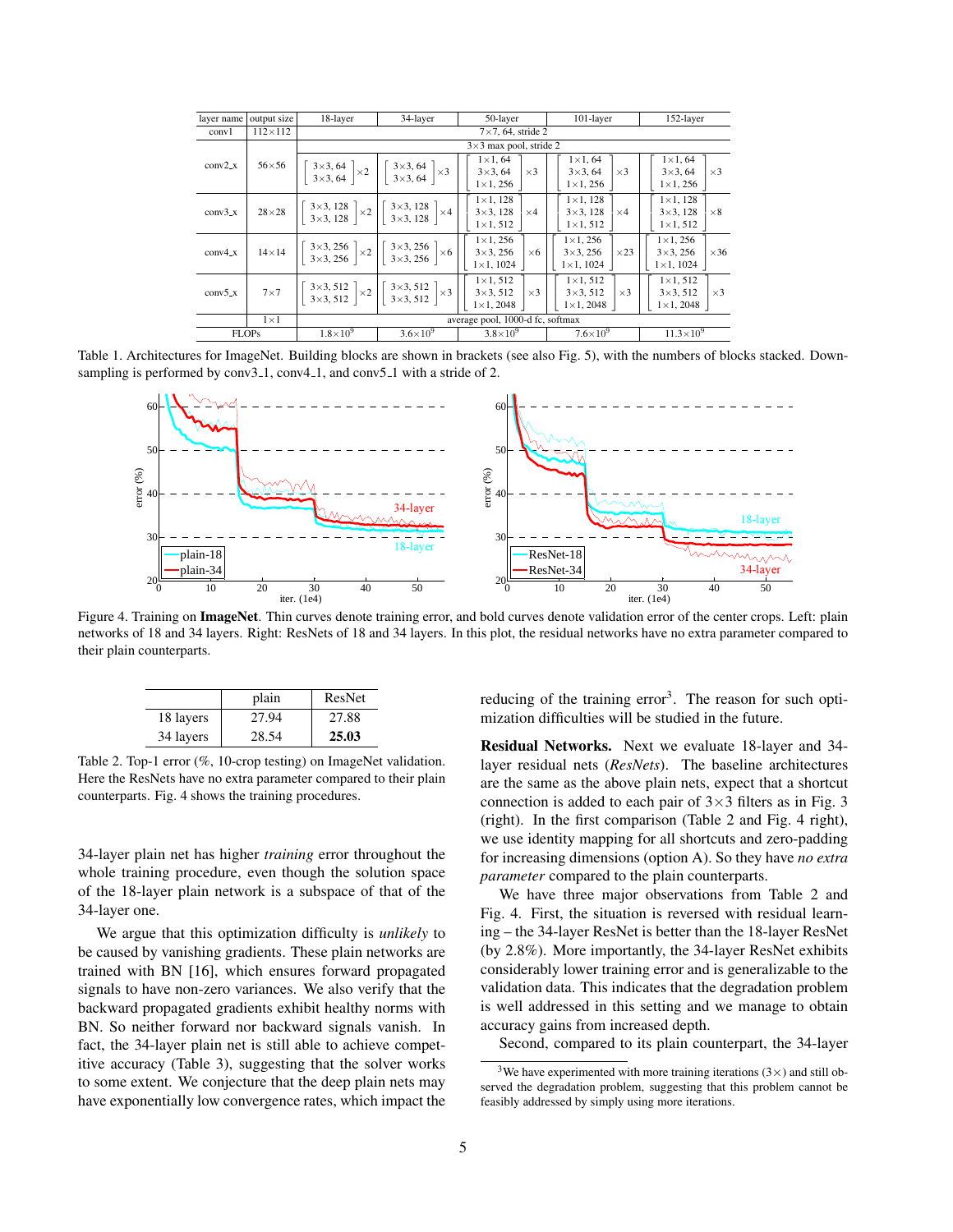| model          | $top-1$ err. | top-5 err. |
|----------------|--------------|------------|
| VGG-16 [41]    | 28.07        | 9.33       |
| GoogLeNet [44] |              | 9.15       |
| PReLU-net [13] | 24.27        | 7.38       |
| plain-34       | 28.54        | 10.02      |
| ResNet-34 A    | 25.03        | 7.76       |
| ResNet-34 B    | 24.52        | 7.46       |
| $ResNet-34 C$  | 24.19        | 7.40       |
| ResNet-50      | 22.85        | 6.71       |
| ResNet-101     | 21.75        | 6.05       |
| ResNet-152     | 21.43        | 5.71       |

<span id="page-5-1"></span>Table 3. Error rates (%, 10-crop testing) on ImageNet validation. VGG-16 is based on our test. ResNet-50/101/152 are of option B that only uses projections for increasing dimensions.

| method                            | top-1 err. | $top-5$ err.     |
|-----------------------------------|------------|------------------|
| VGG [41] (ILSVRC'14)              |            | $8.43^{\dagger}$ |
| GoogLeNet [44] (ILSVRC'14)        |            | 7.89             |
| $VGG$ [41] $(v5)$                 | 24.4       | 7.1              |
| PReLU-net [13]                    | 21.59      | 5.71             |
| $BN\text{-}\text{inception}$ [16] | 21.99      | 5.81             |
| ResNet-34 B                       | 21.84      | 5.71             |
| $ResNet-34 C$                     | 21.53      | 5.60             |
| ResNet-50                         | 20.74      | 5.25             |
| ResNet-101                        | 19.87      | 4.60             |
| ResNet-152                        | 19.38      | 4.49             |

<span id="page-5-3"></span>Table 4. Error rates  $(\%)$  of **single-model** results on the ImageNet validation set (except  $^{\dagger}$  reported on the test set).

| method                     | top-5 $err.$ (test) |
|----------------------------|---------------------|
| VGG [41] (ILSVRC'14)       | 7.32                |
| GoogLeNet [44] (ILSVRC'14) | 6.66                |
| $VGG$ [41] $(v5)$          | 6.8                 |
| PReLU-net [13]             | 4.94                |
| BN-inception [16]          | 4.82                |
| ResNet (ILSVRC'15)         | 3.57                |

<span id="page-5-4"></span>Table 5. Error rates  $(\%)$  of **ensembles**. The top-5 error is on the test set of ImageNet and reported by the test server.

ResNet reduces the top-1 error by 3.5% (Table [2\)](#page-4-2), resulting from the successfully reduced training error (Fig. [4](#page-4-0) right *vs*. left). This comparison verifies the effectiveness of residual learning on extremely deep systems.

Last, we also note that the 18-layer plain/residual nets are comparably accurate (Table [2\)](#page-4-2), but the 18-layer ResNet converges faster (Fig. [4](#page-4-0) right *vs*. left). When the net is "not overly deep" (18 layers here), the current SGD solver is still able to find good solutions to the plain net. In this case, the ResNet eases the optimization by providing faster convergence at the early stage.

Identity *vs*. Projection Shortcuts. We have shown that



<span id="page-5-0"></span>Figure 5. A deeper residual function  $\mathcal F$  for ImageNet. Left: a building block (on  $56 \times 56$  feature maps) as in Fig. [3](#page-3-0) for ResNet-34. Right: a "bottleneck" building block for ResNet-50/101/152.

parameter-free, identity shortcuts help with training. Next we investigate projection shortcuts (Eqn.[\(2\)](#page-2-2)). In Table [3](#page-5-1) we compare three options: (A) zero-padding shortcuts are used for increasing dimensions, and all shortcuts are parameterfree (the same as Table [2](#page-4-2) and Fig. [4](#page-4-0) right); (B) projection shortcuts are used for increasing dimensions, and other shortcuts are identity; and (C) all shortcuts are projections.

Table [3](#page-5-1) shows that all three options are considerably better than the plain counterpart. B is slightly better than A. We argue that this is because the zero-padded dimensions in A indeed have no residual learning. C is marginally better than B, and we attribute this to the extra parameters introduced by many (thirteen) projection shortcuts. But the small differences among A/B/C indicate that projection shortcuts are not essential for addressing the degradation problem. So we do not use option C in the rest of this paper, to reduce memory/time complexity and model sizes. Identity shortcuts are particularly important for not increasing the complexity of the bottleneck architectures that are introduced below.

Deeper Bottleneck Architectures. Next we describe our deeper nets for ImageNet. Because of concerns on the training time that we can afford, we modify the building block as a *bottleneck* design<sup>[4](#page-5-2)</sup>. For each residual function  $\mathcal{F}$ , we use a stack of 3 layers instead of 2 (Fig. [5\)](#page-5-0). The three layers are  $1 \times 1$ ,  $3 \times 3$ , and  $1 \times 1$  convolutions, where the  $1 \times 1$  layers are responsible for reducing and then increasing (restoring) dimensions, leaving the  $3\times 3$  layer a bottleneck with smaller input/output dimensions. Fig. [5](#page-5-0) shows an example, where both designs have similar time complexity.

The parameter-free identity shortcuts are particularly important for the bottleneck architectures. If the identity shortcut in Fig. [5](#page-5-0) (right) is replaced with projection, one can show that the time complexity and model size are doubled, as the shortcut is connected to the two high-dimensional ends. So identity shortcuts lead to more efficient models for the bottleneck designs.

50-layer ResNet: We replace each 2-layer block in the

<span id="page-5-2"></span><sup>4</sup>Deeper *non*-bottleneck ResNets (*e.g*., Fig. [5](#page-5-0) left) also gain accuracy from increased depth (as shown on CIFAR-10), but are not as economical as the bottleneck ResNets. So the usage of bottleneck designs is mainly due to practical considerations. We further note that the degradation problem of plain nets is also witnessed for the bottleneck designs.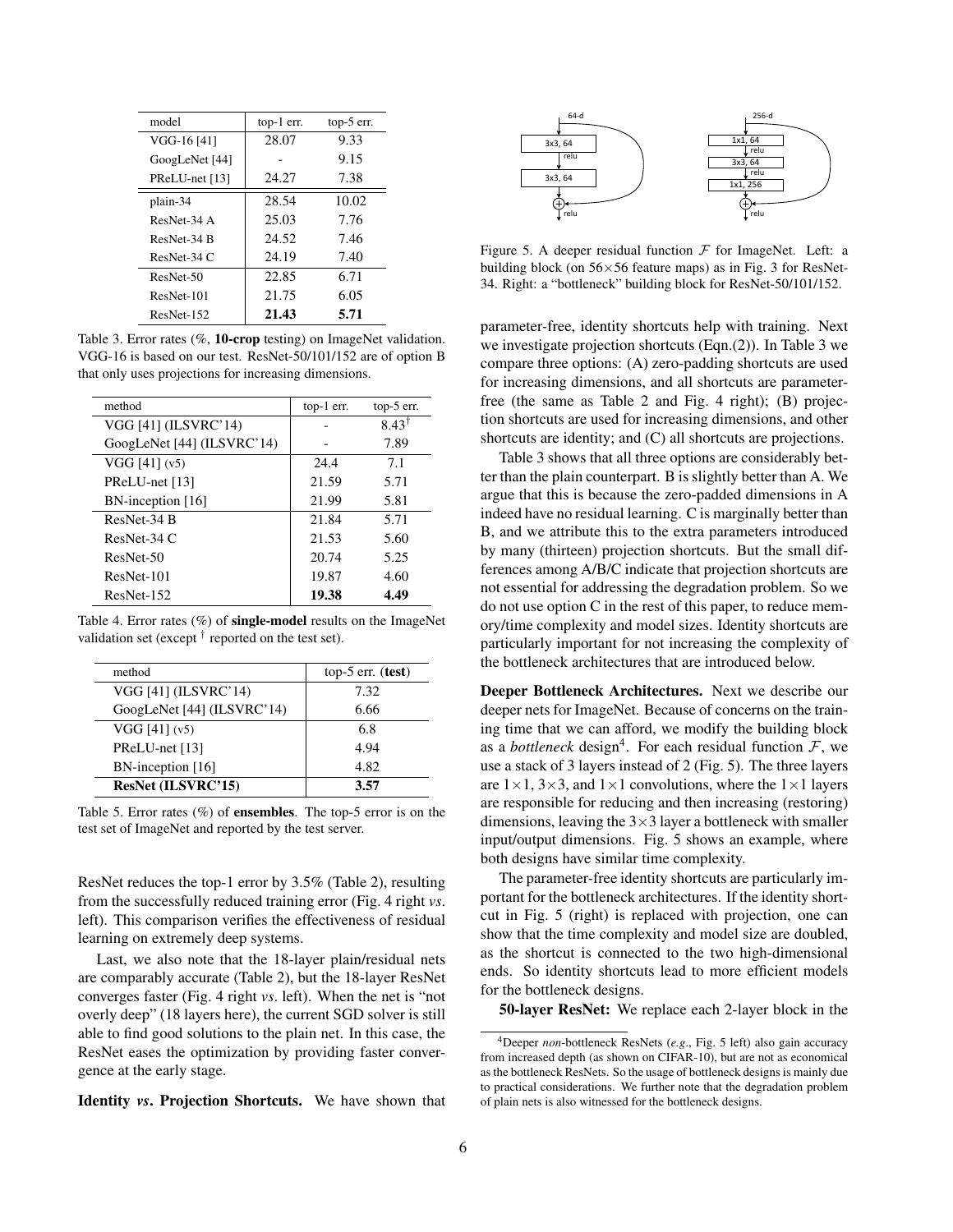34-layer net with this 3-layer bottleneck block, resulting in a 50-layer ResNet (Table [1\)](#page-4-1). We use option B for increasing dimensions. This model has 3.8 billion FLOPs.

101-layer and 152-layer ResNets: We construct 101 layer and 152-layer ResNets by using more 3-layer blocks (Table [1\)](#page-4-1). Remarkably, although the depth is significantly increased, the 152-layer ResNet (11.3 billion FLOPs) still has *lower complexity* than VGG-16/19 nets (15.3/19.6 billion FLOPs).

The 50/101/152-layer ResNets are more accurate than the 34-layer ones by considerable margins (Table [3](#page-5-1) and [4\)](#page-5-3). We do not observe the degradation problem and thus enjoy significant accuracy gains from considerably increased depth. The benefits of depth are witnessed for all evaluation metrics (Table [3](#page-5-1) and [4\)](#page-5-3).

Comparisons with State-of-the-art Methods. In Table [4](#page-5-3) we compare with the previous best single-model results. Our baseline 34-layer ResNets have achieved very competitive accuracy. Our 152-layer ResNet has a single-model top-5 validation error of 4.49%. This single-model result outperforms all previous ensemble results (Table [5\)](#page-5-4). We combine six models of different depth to form an ensemble (only with two 152-layer ones at the time of submitting). This leads to 3.57% top-5 error on the test set (Table [5\)](#page-5-4). *This entry won the 1st place in ILSVRC 2015.*

### 4.2. CIFAR-10 and Analysis

We conducted more studies on the CIFAR-10 dataset [\[20\]](#page-8-24), which consists of 50k training images and 10k testing images in 10 classes. We present experiments trained on the training set and evaluated on the test set. Our focus is on the behaviors of extremely deep networks, but not on pushing the state-of-the-art results, so we intentionally use simple architectures as follows.

The plain/residual architectures follow the form in Fig. [3](#page-3-0) (middle/right). The network inputs are  $32\times32$  images, with the per-pixel mean subtracted. The first layer is  $3\times3$  convolutions. Then we use a stack of  $6n$  layers with  $3\times3$  convolutions on the feature maps of sizes {32, 16, 8} respectively, with  $2n$  layers for each feature map size. The numbers of filters are  $\{16, 32, 64\}$  respectively. The subsampling is performed by convolutions with a stride of 2. The network ends with a global average pooling, a 10-way fully-connected layer, and softmax. There are totally  $6n+2$  stacked weighted layers. The following table summarizes the architecture:

| output map size | $32\times32$ | $16\times16$ | $8\times8$ |  |  |  |  |
|-----------------|--------------|--------------|------------|--|--|--|--|
| # layers        | $1+2n$       | 2п           | 2п         |  |  |  |  |
| # filters       | 16           | 32           | 64         |  |  |  |  |

When shortcut connections are used, they are connected to the pairs of  $3\times3$  layers (totally 3n shortcuts). On this dataset we use identity shortcuts in all cases (*i.e*., option A),

| method           | error $(\% )$ |          |                        |  |  |  |  |  |
|------------------|---------------|----------|------------------------|--|--|--|--|--|
|                  | Maxout $[10]$ |          | 9.38                   |  |  |  |  |  |
| <b>NIN</b> [25]  | 8.81          |          |                        |  |  |  |  |  |
| <b>DSN</b> [24]  | 8.22          |          |                        |  |  |  |  |  |
|                  | # layers      | # params |                        |  |  |  |  |  |
| FitNet $[35]$    | 19            | 2.5M     | 8.39                   |  |  |  |  |  |
| Highway [42, 43] | 19            | 2.3M     | $7.54(7.72\pm0.16)$    |  |  |  |  |  |
| Highway [42, 43] | 32            | 1.25M    | 8.80                   |  |  |  |  |  |
| ResNet           | 20            | 0.27M    | 8.75                   |  |  |  |  |  |
| ResNet           | 32            | 0.46M    | 7.51                   |  |  |  |  |  |
| ResNet           | 44            | 0.66M    | 7.17                   |  |  |  |  |  |
| ResNet           | 56            | 0.85M    | 6.97                   |  |  |  |  |  |
| ResNet           | 110           | 1.7M     | 6.43 $(6.61 \pm 0.16)$ |  |  |  |  |  |
| ResNet           | 1202          | 19.4M    | 7.93                   |  |  |  |  |  |

<span id="page-6-1"></span>Table 6. Classification error on the CIFAR-10 test set. All methods are with data augmentation. For ResNet-110, we run it 5 times and show "best (mean±std)" as in [\[43\]](#page-8-38).

so our residual models have exactly the same depth, width, and number of parameters as the plain counterparts.

We use a weight decay of 0.0001 and momentum of 0.9, and adopt the weight initialization in [\[13\]](#page-8-6) and BN [\[16\]](#page-8-7) but with no dropout. These models are trained with a minibatch size of 128 on two GPUs. We start with a learning rate of 0.1, divide it by 10 at 32k and 48k iterations, and terminate training at 64k iterations, which is determined on a 45k/5k train/val split. We follow the simple data augmentation in [\[24\]](#page-8-33) for training: 4 pixels are padded on each side, and a  $32\times32$  crop is randomly sampled from the padded image or its horizontal flip. For testing, we only evaluate the single view of the original  $32\times32$  image.

We compare  $n = \{3, 5, 7, 9\}$ , leading to 20, 32, 44, and 56-layer networks. Fig. [6](#page-7-1) (left) shows the behaviors of the plain nets. The deep plain nets suffer from increased depth, and exhibit higher training error when going deeper. This phenomenon is similar to that on ImageNet (Fig. [4,](#page-4-0) left) and on MNIST (see [\[42\]](#page-8-19)), suggesting that such an optimization difficulty is a fundamental problem.

Fig. [6](#page-7-1) (middle) shows the behaviors of ResNets. Also similar to the ImageNet cases (Fig. [4,](#page-4-0) right), our ResNets manage to overcome the optimization difficulty and demonstrate accuracy gains when the depth increases.

We further explore  $n = 18$  that leads to a 110-layer ResNet. In this case, we find that the initial learning rate of 0.1 is slightly too large to start converging<sup>[5](#page-6-0)</sup>. So we use 0.01 to warm up the training until the training error is below 80% (about 400 iterations), and then go back to 0.1 and continue training. The rest of the learning schedule is as done previously. This 110-layer network converges well (Fig. [6,](#page-7-1) middle). It has *fewer* parameters than other deep and thin

<span id="page-6-0"></span><sup>&</sup>lt;sup>5</sup>With an initial learning rate of 0.1, it starts converging  $\left( \langle 90\% \text{ error} \rangle \right)$ after several epochs, but still reaches similar accuracy.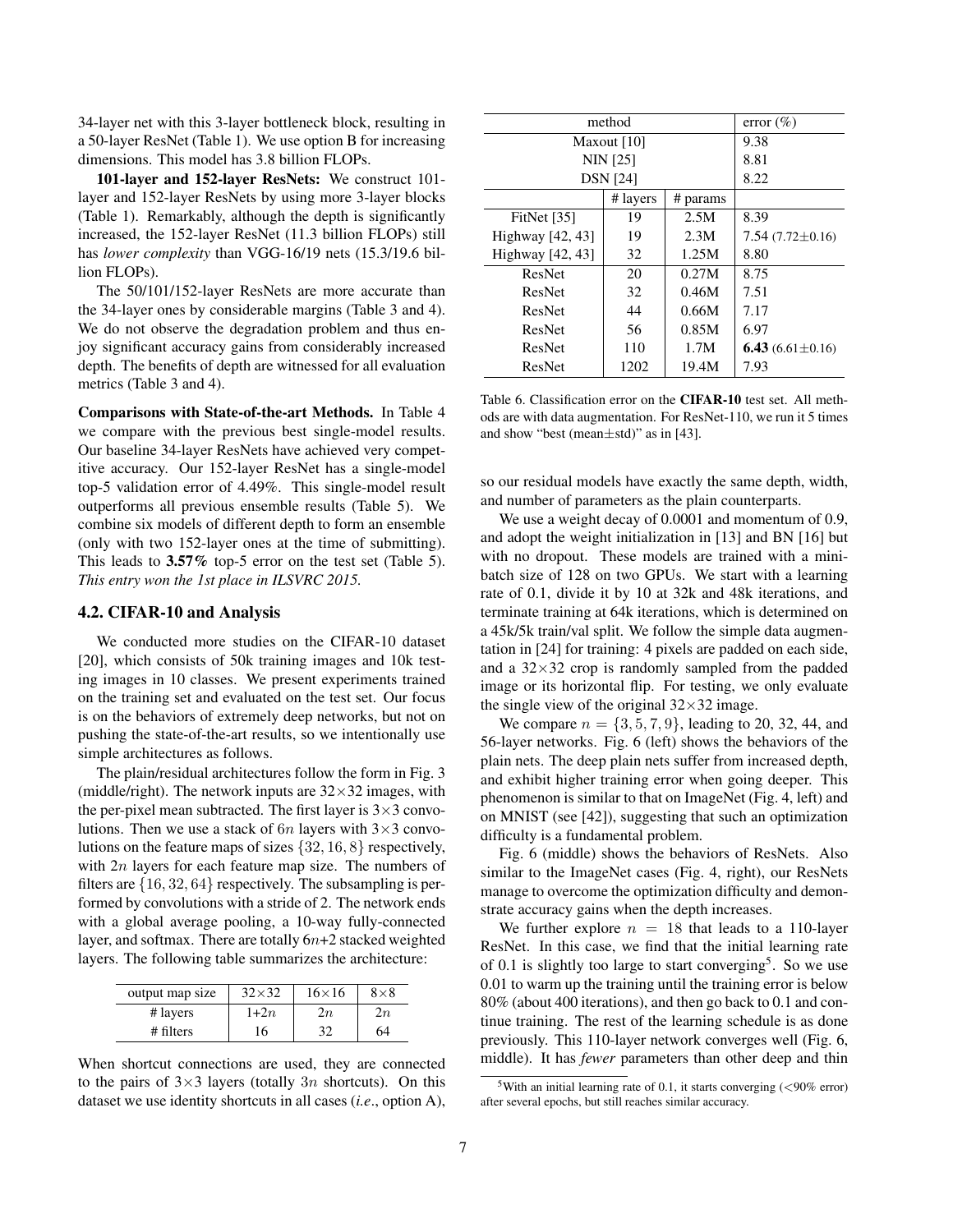

<span id="page-7-1"></span>Figure 6. Training on CIFAR-10. Dashed lines denote training error, and bold lines denote testing error. Left: plain networks. The error of plain-110 is higher than 60% and not displayed. Middle: ResNets. Right: ResNets with 110 and 1202 layers.



<span id="page-7-0"></span>Figure 7. Standard deviations (std) of layer responses on CIFAR-10. The responses are the outputs of each  $3\times3$  layer, after BN and before nonlinearity. Top: the layers are shown in their original order. Bottom: the responses are ranked in descending order.

networks such as FitNet [\[35\]](#page-8-45) and Highway [\[42\]](#page-8-19) (Table [6\)](#page-6-1), yet is among the state-of-the-art results (6.43%, Table [6\)](#page-6-1).

Analysis of Layer Responses. Fig. [7](#page-7-0) shows the standard deviations (std) of the layer responses. The responses are the outputs of each  $3\times3$  layer, after BN and before other nonlinearity (ReLU/addition). For ResNets, this analysis reveals the response strength of the residual functions. Fig. [7](#page-7-0) shows that ResNets have generally smaller responses than their plain counterparts. These results support our basic motivation (Sec[.3.1\)](#page-2-3) that the residual functions might be generally closer to zero than the non-residual functions. We also notice that the deeper ResNet has smaller magnitudes of responses, as evidenced by the comparisons among ResNet-20, 56, and 110 in Fig. [7.](#page-7-0) When there are more layers, an individual layer of ResNets tends to modify the signal less.

Exploring Over 1000 layers. We explore an aggressively deep model of over 1000 layers. We set  $n = 200$  that leads to a 1202-layer network, which is trained as described above. Our method shows *no optimization difficulty*, and this 10<sup>3</sup> -layer network is able to achieve *training error*  $< 0.1\%$  (Fig. [6,](#page-7-1) right). Its test error is still fairly good (7.93%, Table [6\)](#page-6-1).

But there are still open problems on such aggressively deep models. The testing result of this 1202-layer network is worse than that of our 110-layer network, although both

| training data | $07 + 12$   | $07 + 12$   |
|---------------|-------------|-------------|
| test data     | VOC 07 test | VOC 12 test |
| VGG-16        | 73.2        | 70.4        |
| ResNet-101    | 76.4        | 73.8        |

<span id="page-7-2"></span>Table 7. Object detection mAP (%) on the PASCAL VOC 2007/2012 test sets using baseline Faster R-CNN. See also Table [10](#page-10-0) and [11](#page-10-1) for better results.

| metric     | mAP@.5 | mAP@[.5, .95] |
|------------|--------|---------------|
| VGG-16     | 41.5   | 212           |
| ResNet-101 | 48.4   | 27.2          |

<span id="page-7-3"></span>Table 8. Object detection mAP (%) on the COCO validation set using baseline Faster R-CNN. See also Table [9](#page-10-2) for better results.

have similar training error. We argue that this is because of overfitting. The 1202-layer network may be unnecessarily large (19.4M) for this small dataset. Strong regularization such as maxout [\[10\]](#page-8-43) or dropout [\[14\]](#page-8-42) is applied to obtain the best results ([\[10,](#page-8-43) [25,](#page-8-44) [24,](#page-8-33) [35\]](#page-8-45)) on this dataset. In this paper, we use no maxout/dropout and just simply impose regularization via deep and thin architectures by design, without distracting from the focus on the difficulties of optimization. But combining with stronger regularization may improve results, which we will study in the future.

### 4.3. Object Detection on PASCAL and MS COCO

Our method has good generalization performance on other recognition tasks. Table [7](#page-7-2) and [8](#page-7-3) show the object detection baseline results on PASCAL VOC 2007 and 2012 [\[5\]](#page-8-46) and COCO [\[26\]](#page-8-47). We adopt *Faster R-CNN* [\[32\]](#page-8-12) as the detection method. Here we are interested in the improvements of replacing VGG-16 [\[41\]](#page-8-0) with ResNet-101. The detection implementation (see appendix) of using both models is the same, so the gains can only be attributed to better networks. Most remarkably, on the challenging COCO dataset we obtain a 6.0% increase in COCO's standard metric (mAP@[.5, .95]), which is a 28% relative improvement. This gain is solely due to the learned representations.

Based on deep residual nets, we won the 1st places in several tracks in ILSVRC & COCO 2015 competitions: ImageNet detection, ImageNet localization, COCO detection, and COCO segmentation. The details are in the appendix.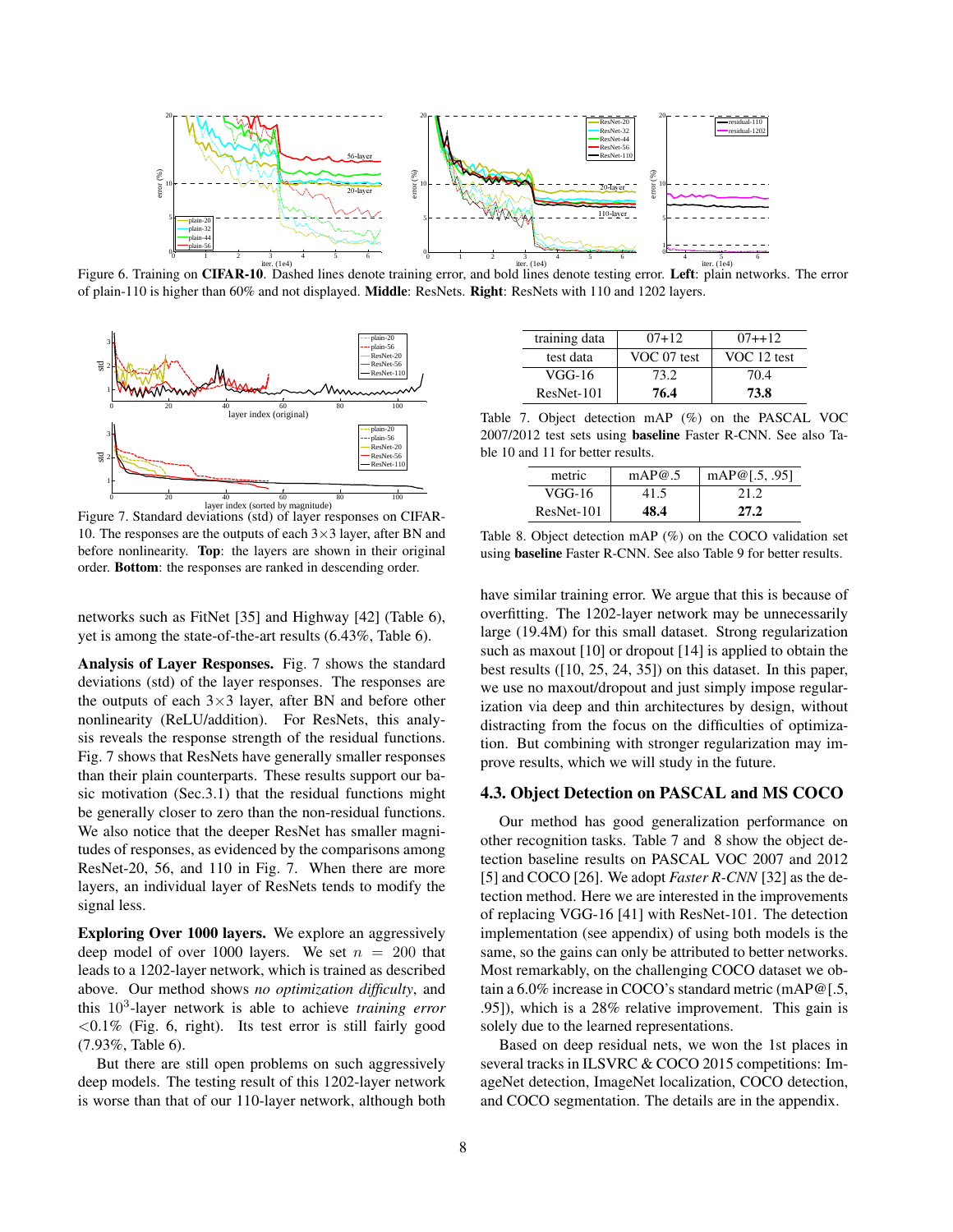## References

- <span id="page-8-14"></span>[1] Y. Bengio, P. Simard, and P. Frasconi. Learning long-term dependencies with gradient descent is difficult. *IEEE Transactions on Neural Networks*, 5(2):157–166, 1994.
- <span id="page-8-20"></span>[2] C. M. Bishop. *Neural networks for pattern recognition*. Oxford university press, 1995.
- <span id="page-8-30"></span>[3] W. L. Briggs, S. F. McCormick, et al. *A Multigrid Tutorial*. Siam, 2000.
- <span id="page-8-27"></span>[4] K. Chatfield, V. Lempitsky, A. Vedaldi, and A. Zisserman. The devil is in the details: an evaluation of recent feature encoding methods. In *BMVC*, 2011.
- <span id="page-8-46"></span>[5] M. Everingham, L. Van Gool, C. K. Williams, J. Winn, and A. Zisserman. The Pascal Visual Object Classes (VOC) Challenge. *IJCV*, pages 303–338, 2010.
- <span id="page-8-49"></span>[6] S. Gidaris and N. Komodakis. Object detection via a multi-region & semantic segmentation-aware cnn model. In *ICCV*, 2015.
- <span id="page-8-11"></span>[7] R. Girshick. Fast R-CNN. In *ICCV*, 2015.
- <span id="page-8-9"></span>[8] R. Girshick, J. Donahue, T. Darrell, and J. Malik. Rich feature hierarchies for accurate object detection and semantic segmentation. In *CVPR*, 2014.
- <span id="page-8-15"></span>[9] X. Glorot and Y. Bengio. Understanding the difficulty of training deep feedforward neural networks. In *AISTATS*, 2010.
- <span id="page-8-43"></span>[10] I. J. Goodfellow, D. Warde-Farley, M. Mirza, A. Courville, and Y. Bengio. Maxout networks. *arXiv:1302.4389*, 2013.
- <span id="page-8-18"></span>[11] K. He and J. Sun. Convolutional neural networks at constrained time cost. In *CVPR*, 2015.
- <span id="page-8-10"></span>[12] K. He, X. Zhang, S. Ren, and J. Sun. Spatial pyramid pooling in deep convolutional networks for visual recognition. In *ECCV*, 2014.
- <span id="page-8-6"></span>[13] K. He, X. Zhang, S. Ren, and J. Sun. Delving deep into rectifiers: Surpassing human-level performance on imagenet classification. In *ICCV*, 2015.
- <span id="page-8-42"></span>[14] G. E. Hinton, N. Srivastava, A. Krizhevsky, I. Sutskever, and R. R. Salakhutdinov. Improving neural networks by preventing coadaptation of feature detectors. *arXiv:1207.0580*, 2012.
- <span id="page-8-39"></span>[15] S. Hochreiter and J. Schmidhuber. Long short-term memory. *Neural computation*, 9(8):1735–1780, 1997.
- <span id="page-8-7"></span>[16] S. Ioffe and C. Szegedy. Batch normalization: Accelerating deep network training by reducing internal covariate shift. In *ICML*, 2015.
- <span id="page-8-29"></span>[17] H. Jegou, M. Douze, and C. Schmid. Product quantization for nearest neighbor search. *TPAMI*, 33, 2011.
- <span id="page-8-25"></span>[18] H. Jegou, F. Perronnin, M. Douze, J. Sanchez, P. Perez, and C. Schmid. Aggregating local image descriptors into compact codes. *TPAMI*, 2012.
- <span id="page-8-23"></span>[19] Y. Jia, E. Shelhamer, J. Donahue, S. Karayev, J. Long, R. Girshick, S. Guadarrama, and T. Darrell. Caffe: Convolutional architecture for fast feature embedding. *arXiv:1408.5093*, 2014.
- <span id="page-8-24"></span>[20] A. Krizhevsky. Learning multiple layers of features from tiny images. *Tech Report*, 2009.
- <span id="page-8-2"></span>[21] A. Krizhevsky, I. Sutskever, and G. Hinton. Imagenet classification with deep convolutional neural networks. In *NIPS*, 2012.
- <span id="page-8-1"></span>[22] Y. LeCun, B. Boser, J. S. Denker, D. Henderson, R. E. Howard, W. Hubbard, and L. D. Jackel. Backpropagation applied to handwritten zip code recognition. *Neural computation*, 1989.
- <span id="page-8-16"></span>[23] Y. LeCun, L. Bottou, G. B. Orr, and K.-R. Müller. Efficient backprop. In *Neural Networks: Tricks of the Trade*, pages 9–50. Springer, 1998.
- <span id="page-8-33"></span>[24] C.-Y. Lee, S. Xie, P. Gallagher, Z. Zhang, and Z. Tu. Deeplysupervised nets. *arXiv:1409.5185*, 2014.
- <span id="page-8-44"></span>[25] M. Lin, Q. Chen, and S. Yan. Network in network. *arXiv:1312.4400*, 2013.
- <span id="page-8-47"></span>[26] T.-Y. Lin, M. Maire, S. Belongie, J. Hays, P. Perona, D. Ramanan, P. Dollár, and C. L. Zitnick. Microsoft COCO: Common objects in context. In *ECCV*. 2014.
- <span id="page-8-13"></span>[27] J. Long, E. Shelhamer, and T. Darrell. Fully convolutional networks for semantic segmentation. In *CVPR*, 2015.
- <span id="page-8-40"></span>[28] G. Montúfar, R. Pascanu, K. Cho, and Y. Bengio. On the number of linear regions of deep neural networks. In *NIPS*, 2014.
- <span id="page-8-41"></span>[29] V. Nair and G. E. Hinton. Rectified linear units improve restricted boltzmann machines. In *ICML*, 2010.
- <span id="page-8-26"></span>[30] F. Perronnin and C. Dance. Fisher kernels on visual vocabularies for image categorization. In *CVPR*, 2007.
- <span id="page-8-36"></span>[31] T. Raiko, H. Valpola, and Y. LeCun. Deep learning made easier by linear transformations in perceptrons. In *AISTATS*, 2012.
- <span id="page-8-12"></span>[32] S. Ren, K. He, R. Girshick, and J. Sun. Faster R-CNN: Towards real-time object detection with region proposal networks. In *NIPS*, 2015.
- <span id="page-8-48"></span>[33] S. Ren, K. He, R. Girshick, X. Zhang, and J. Sun. Object detection networks on convolutional feature maps. *arXiv:1504.06066*, 2015.
- <span id="page-8-21"></span>[34] B. D. Ripley. *Pattern recognition and neural networks*. Cambridge university press, 1996.
- <span id="page-8-45"></span>[35] A. Romero, N. Ballas, S. E. Kahou, A. Chassang, C. Gatta, and Y. Bengio. Fitnets: Hints for thin deep nets. In *ICLR*, 2015.
- <span id="page-8-8"></span>[36] O. Russakovsky, J. Deng, H. Su, J. Krause, S. Satheesh, S. Ma, Z. Huang, A. Karpathy, A. Khosla, M. Bernstein, et al. Imagenet large scale visual recognition challenge. *arXiv:1409.0575*, 2014.
- <span id="page-8-17"></span>[37] A. M. Saxe, J. L. McClelland, and S. Ganguli. Exact solutions to the nonlinear dynamics of learning in deep linear neural networks. *arXiv:1312.6120*, 2013.
- <span id="page-8-35"></span>[38] N. N. Schraudolph. Accelerated gradient descent by factor-centering decomposition. Technical report, 1998.
- <span id="page-8-34"></span>[39] N. N. Schraudolph. Centering neural network gradient factors. In *Neural Networks: Tricks of the Trade*, pages 207–226. Springer, 1998.
- <span id="page-8-4"></span>[40] P. Sermanet, D. Eigen, X. Zhang, M. Mathieu, R. Fergus, and Y. Le-Cun. Overfeat: Integrated recognition, localization and detection using convolutional networks. In *ICLR*, 2014.
- <span id="page-8-0"></span>[41] K. Simonyan and A. Zisserman. Very deep convolutional networks for large-scale image recognition. In *ICLR*, 2015.
- <span id="page-8-19"></span>[42] R. K. Srivastava, K. Greff, and J. Schmidhuber. Highway networks. *arXiv:1505.00387*, 2015.
- <span id="page-8-38"></span>[43] R. K. Srivastava, K. Greff, and J. Schmidhuber. Training very deep networks. *1507.06228*, 2015.
- <span id="page-8-5"></span>[44] C. Szegedy, W. Liu, Y. Jia, P. Sermanet, S. Reed, D. Anguelov, D. Erhan, V. Vanhoucke, and A. Rabinovich. Going deeper with convolutions. In *CVPR*, 2015.
- <span id="page-8-31"></span>[45] R. Szeliski. Fast surface interpolation using hierarchical basis functions. *TPAMI*, 1990.
- <span id="page-8-32"></span>[46] R. Szeliski. Locally adapted hierarchical basis preconditioning. In *SIGGRAPH*, 2006.
- <span id="page-8-37"></span>[47] T. Vatanen, T. Raiko, H. Valpola, and Y. LeCun. Pushing stochastic gradient towards second-order methods–backpropagation learning with transformations in nonlinearities. In *Neural Information Processing*, 2013.
- <span id="page-8-28"></span>[48] A. Vedaldi and B. Fulkerson. VLFeat: An open and portable library of computer vision algorithms, 2008.
- <span id="page-8-22"></span>[49] W. Venables and B. Ripley. Modern applied statistics with s-plus. 1999.
- <span id="page-8-3"></span>[50] M. D. Zeiler and R. Fergus. Visualizing and understanding convolutional neural networks. In *ECCV*, 2014.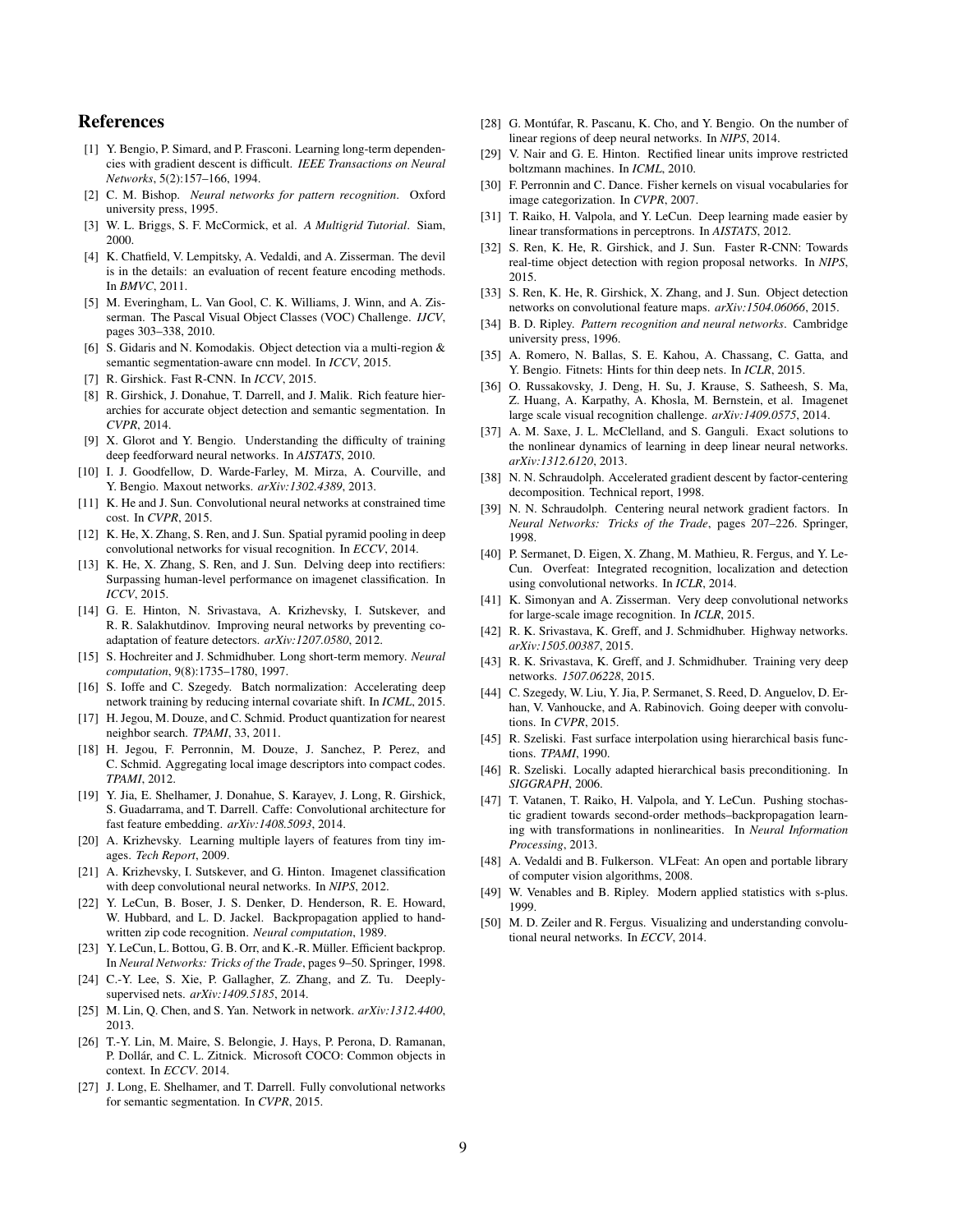## A. Object Detection Baselines

In this section we introduce our detection method based on the baseline Faster R-CNN [\[32\]](#page-8-12) system. The models are initialized by the ImageNet classification models, and then fine-tuned on the object detection data. We have experimented with ResNet-50/101 at the time of the ILSVRC & COCO 2015 detection competitions.

Unlike VGG-16 used in [\[32\]](#page-8-12), our ResNet has no hidden fc layers. We adopt the idea of "Networks on Conv feature maps" (NoC) [\[33\]](#page-8-48) to address this issue. We compute the full-image shared conv feature maps using those layers whose strides on the image are no greater than 16 pixels  $(i.e., conv1, conv2-x, conv3-x, and conv4-x, totally 91 conv$ layers in ResNet-101; Table [1\)](#page-4-1). We consider these layers as analogous to the 13 conv layers in VGG-16, and by doing so, both ResNet and VGG-16 have conv feature maps of the same total stride (16 pixels). These layers are shared by a region proposal network (RPN, generating 300 proposals) [\[32\]](#page-8-12) and a Fast R-CNN detection network [\[7\]](#page-8-11). RoI pooling [\[7\]](#page-8-11) is performed before conv5 1. On this RoI-pooled feature, all layers of conv5 x and up are adopted for each region, playing the roles of VGG-16's fc layers. The final classification layer is replaced by two sibling layers (classification and box regression [\[7\]](#page-8-11)).

For the usage of BN layers, after pre-training, we compute the BN statistics (means and variances) for each layer on the ImageNet training set. Then the BN layers are fixed during fine-tuning for object detection. As such, the BN layers become linear activations with constant offsets and scales, and BN statistics are not updated by fine-tuning. We fix the BN layers mainly for reducing memory consumption in Faster R-CNN training.

#### PASCAL VOC

Following [\[7,](#page-8-11) [32\]](#page-8-12), for the PASCAL VOC 2007 *test* set, we use the 5k *trainval* images in VOC 2007 and 16k *trainval* images in VOC 2012 for training ("07+12"). For the PASCAL VOC 2012 *test* set, we use the 10k *trainval*+*test* images in VOC 2007 and 16k *trainval* images in VOC 2012 for training ("07++12"). The hyper-parameters for training Faster R-CNN are the same as in [\[32\]](#page-8-12). Table [7](#page-7-2) shows the results. ResNet-101 improves the mAP by  $>3\%$  over VGG-16. This gain is solely because of the improved features learned by ResNet.

#### MS COCO

The MS COCO dataset [\[26\]](#page-8-47) involves 80 object categories. We evaluate the PASCAL VOC metric (mAP @ IoU = 0.5) and the standard COCO metric (mAP  $\omega$  IoU = .5:.05:.95). We use the 80k images on the train set for training and the 40k images on the val set for evaluation. Our detection system for COCO is similar to that for PASCAL VOC. We train the COCO models with an 8-GPU implementation, and thus the RPN step has a mini-batch size of 8 images (*i.e*., 1 per GPU) and the Fast R-CNN step has a mini-batch size of 16 images. The RPN step and Fast R-CNN step are both trained for 240k iterations with a learning rate of 0.001 and then for 80k iterations with 0.0001.

Table [8](#page-7-3) shows the results on the MS COCO validation set. ResNet-101 has a 6% increase of mAP@[.5, .95] over VGG-16, which is a 28% relative improvement, solely contributed by the features learned by the better network. Remarkably, the mAP@[.5, .95]'s absolute increase (6.0%) is nearly as big as mAP@.5's (6.9%). This suggests that a deeper network can improve both recognition and localization.

## B. Object Detection Improvements

For completeness, we report the improvements made for the competitions. These improvements are based on deep features and thus should benefit from residual learning.

#### MS COCO

*Box refinement.* Our box refinement partially follows the iterative localization in [\[6\]](#page-8-49). In Faster R-CNN, the final output is a regressed box that is different from its proposal box. So for inference, we pool a new feature from the regressed box and obtain a new classification score and a new regressed box. We combine these 300 new predictions with the original 300 predictions. Non-maximum suppression (NMS) is applied on the union set of predicted boxes using an IoU threshold of 0.3 [\[8\]](#page-8-9), followed by box voting [\[6\]](#page-8-49). Box refinement improves mAP by about 2 points (Table [9\)](#page-10-2).

*Global context.* We combine global context in the Fast R-CNN step. Given the full-image conv feature map, we pool a feature by global Spatial Pyramid Pooling [\[12\]](#page-8-10) (with a "single-level" pyramid) which can be implemented as "RoI" pooling using the entire image's bounding box as the RoI. This pooled feature is fed into the post-RoI layers to obtain a global context feature. This global feature is concatenated with the original per-region feature, followed by the sibling classification and box regression layers. This new structure is trained end-to-end. Global context improves mAP@.5 by about 1 point (Table [9\)](#page-10-2).

*Multi-scale testing.* In the above, all results are obtained by single-scale training/testing as in [\[32\]](#page-8-12), where the image's shorter side is  $s = 600$  pixels. Multi-scale training/testing has been developed in [\[12,](#page-8-10) [7\]](#page-8-11) by selecting a scale from a feature pyramid, and in [\[33\]](#page-8-48) by using maxout layers. In our current implementation, we have performed multi-scale *testing* following [\[33\]](#page-8-48); we have not performed multi-scale training because of limited time. In addition, we have performed multi-scale testing only for the Fast R-CNN step (but not yet for the RPN step). With a trained model, we compute conv feature maps on an image pyramid, where the image's shorter sides are  $s \in \{200, 400, 600, 800, 1000\}.$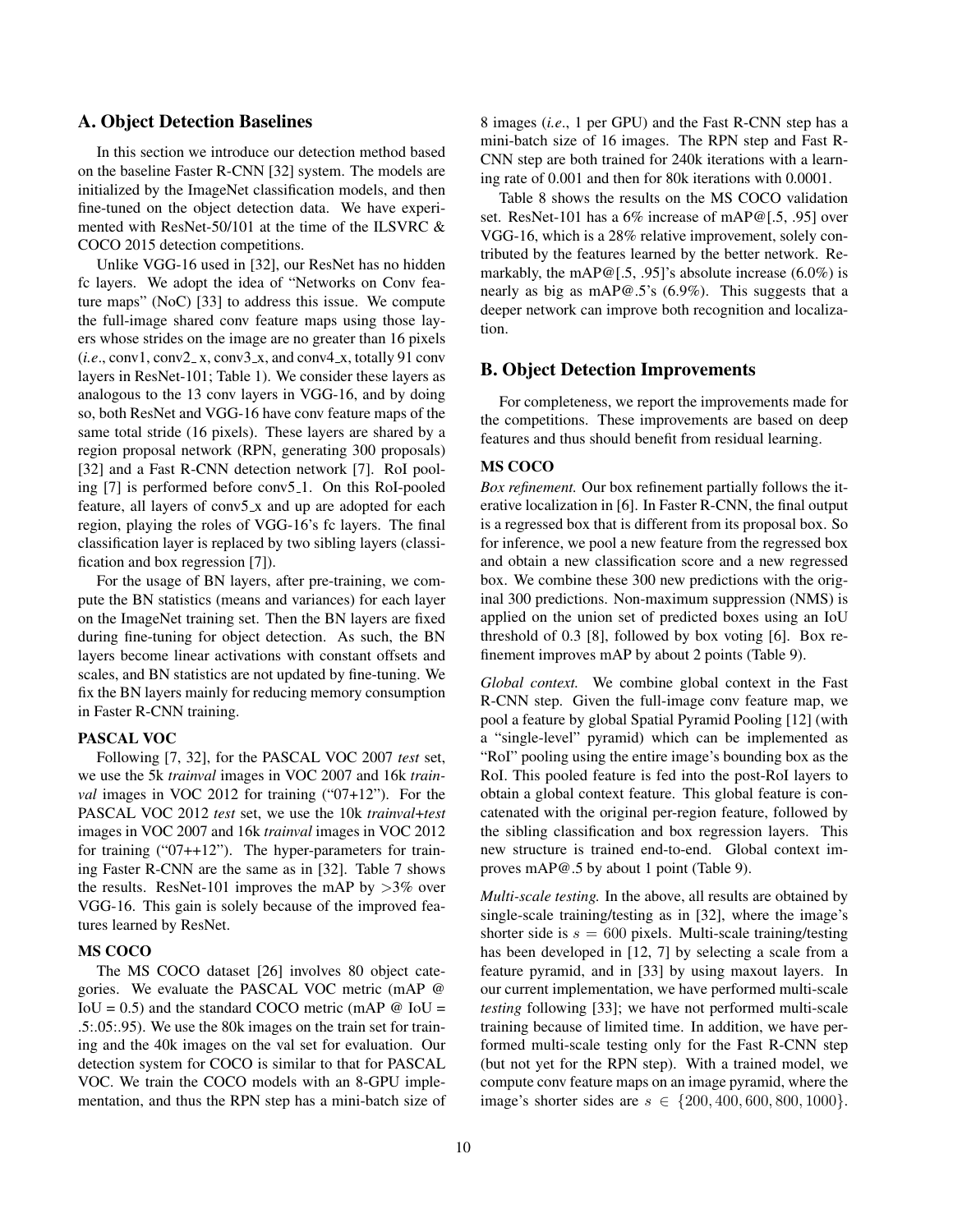| training data                      |      | COCO train         | COCO trainval |            |  |  |  |  |
|------------------------------------|------|--------------------|---------------|------------|--|--|--|--|
| test data                          |      | COCO val           | COCO test-dev |            |  |  |  |  |
| mAP                                | @.5  | $\omega$ [.5, .95] | @.5           | @[.5, .95] |  |  |  |  |
| baseline Faster R-CNN (VGG-16)     | 41.5 | 21.2               |               |            |  |  |  |  |
| baseline Faster R-CNN (ResNet-101) | 48.4 | 27.2               |               |            |  |  |  |  |
| +box refinement                    | 49.9 | 29.9               |               |            |  |  |  |  |
| +context                           | 51.1 | 30.0               | 53.3          | 32.2       |  |  |  |  |
| +multi-scale testing               | 53.8 | 32.5               | 55.7          | 34.9       |  |  |  |  |
| ensemble                           |      |                    | 59.0          | 37.4       |  |  |  |  |

<span id="page-10-2"></span>Table 9. Object detection improvements on MS COCO using Faster R-CNN and ResNet-101.

| system   | net          | data                                                                                                                                             | mAP                                                                                                      | areo | bike | bird | boat bottle bus | $\Box$ car | cat |  |  |  | chair cow table dog horse mbike person plant sheep sofa train tv |  |  |  |
|----------|--------------|--------------------------------------------------------------------------------------------------------------------------------------------------|----------------------------------------------------------------------------------------------------------|------|------|------|-----------------|------------|-----|--|--|--|------------------------------------------------------------------|--|--|--|
| baseline | VGG-16       | $07 + 12$                                                                                                                                        | 73.2 76.5 79.0 70.9 65.5 52.1 83.1 84.7 86.4 52.0 81.9 65.7 84.8 84.6 77.5 76.7 38.8 73.6 73.9 83.0 72.6 |      |      |      |                 |            |     |  |  |  |                                                                  |  |  |  |
| baseline | $ResNet-101$ | $07+12$                                                                                                                                          | 76.4 79.8 80.7 76.2 68.3 55.9 85.1 85.3 89.8 56.7 87.8 69.4 88.3 88.9 80.9 78.4 41.7 78.6 79.8 85.3 72.0 |      |      |      |                 |            |     |  |  |  |                                                                  |  |  |  |
|          |              | baseline+++ ResNet-101   COCO+07+12   85.6   90.0 89.6 87.8 80.8 76.1 89.9 89.9 89.6 75.5 90.0 80.7 89.6 90.3 89.1 88.7 65.4 88.1 85.6 89.0 86.8 |                                                                                                          |      |      |      |                 |            |     |  |  |  |                                                                  |  |  |  |

<span id="page-10-0"></span>Table 10. Detection results on the PASCAL VOC 2007 test set. The baseline is the Faster R-CNN system. The system "baseline+++" include box refinement, context, and multi-scale testing in Table [9.](#page-10-2)

| system   | net        | data                                                                                                                                        | mAP                                                                                                      | areo | bike | bird | boat | bottle bus | car |  |  |  | cat chair cow table dog horse mbike person plant sheep sofa train tv |  |  |  |
|----------|------------|---------------------------------------------------------------------------------------------------------------------------------------------|----------------------------------------------------------------------------------------------------------|------|------|------|------|------------|-----|--|--|--|----------------------------------------------------------------------|--|--|--|
| baseline | VGG-16     | $07 + 12$                                                                                                                                   | 70.4 84.9 79.8 74.3 53.9 49.8 77.5 75.9 88.5 45.6 77.1 55.3 86.9 81.7 80.9 79.6 40.1 72.6 60.9 81.2 61.5 |      |      |      |      |            |     |  |  |  |                                                                      |  |  |  |
| baseline | ResNet-101 | $07 + 12$                                                                                                                                   | 73.8 86.5 81.6 77.2 58.0 51.0 78.6 76.6 93.2 48.6 80.4 59.0 92.1 85.3 84.8 80.7 48.1 77.3 66.5 84.7 65.6 |      |      |      |      |            |     |  |  |  |                                                                      |  |  |  |
|          |            | baseline+++ ResNet-101 COCO+07++12 33.8 92.1 88.4 84.8 75.9 71.4 86.3 87.8 94.2 66.8 89.4 69.2 93.9 91.9 90.9 89.6 67.9 88.2 76.8 90.3 80.0 |                                                                                                          |      |      |      |      |            |     |  |  |  |                                                                      |  |  |  |

<span id="page-10-1"></span>Table 11. Detection results on the PASCAL VOC 2012 test set ([http://host.robots.ox.ac.uk:8080/leaderboard/](http://host.robots.ox.ac.uk:8080/leaderboard/displaylb.php?challengeid=11&compid=4) [displaylb.php?challengeid=11&compid=4](http://host.robots.ox.ac.uk:8080/leaderboard/displaylb.php?challengeid=11&compid=4)). The baseline is the Faster R-CNN system. The system "baseline+++" include box refinement, context, and multi-scale testing in Table [9.](#page-10-2)

We select two adjacent scales from the pyramid following [\[33\]](#page-8-48). RoI pooling and subsequent layers are performed on the feature maps of these two scales [\[33\]](#page-8-48), which are merged by maxout as in [\[33\]](#page-8-48). Multi-scale testing improves the mAP by over 2 points (Table [9\)](#page-10-2).

*Using validation data.* Next we use the 80k+40k trainval set for training and the 20k test-dev set for evaluation. The testdev set has no publicly available ground truth and the result is reported by the evaluation server. Under this setting, the results are an mAP@.5 of 55.7% and an mAP@[.5, .95] of 34.9% (Table [9\)](#page-10-2). This is our single-model result.

*Ensemble.* In Faster R-CNN, the system is designed to learn region proposals and also object classifiers, so an ensemble can be used to boost both tasks. We use an ensemble for proposing regions, and the union set of proposals are processed by an ensemble of per-region classifiers. Table [9](#page-10-2) shows our result based on an ensemble of 3 networks. The mAP is 59.0% and 37.4% on the test-dev set. *This result won the 1st place in the detection task in COCO 2015.*

#### PASCAL VOC

We revisit the PASCAL VOC dataset based on the above model. With the single model on the COCO dataset (55.7% mAP@.5 in Table [9\)](#page-10-2), we fine-tune this model on the PAS-CAL VOC sets. The improvements of box refinement, context, and multi-scale testing are also adopted. By doing so

|                              | val <sub>2</sub> | test |
|------------------------------|------------------|------|
| GoogLeNet [44] (ILSVRC'14)   |                  | 43.9 |
| our single model (ILSVRC'15) | 60.5             | 58.8 |
| our ensemble (ILSVRC'15)     | 63.6             | 62.1 |

<span id="page-10-4"></span>Table 12. Our results (mAP, %) on the ImageNet detection dataset. Our detection system is Faster R-CNN [\[32\]](#page-8-12) with the improvements in Table [9,](#page-10-2) using ResNet-101.

we achieve 85.6% mAP on PASCAL VOC 2007 (Table [10\)](#page-10-0) and 83.8% on PASCAL VOC 2012 (Table [11\)](#page-10-1)<sup>[6](#page-10-3)</sup>. The result on PASCAL VOC 2012 is 10 points higher than the previous state-of-the-art result [\[6\]](#page-8-49).

#### ImageNet Detection

The ImageNet Detection (DET) task involves 200 object categories. The accuracy is evaluated by mAP@.5. Our object detection algorithm for ImageNet DET is the same as that for MS COCO in Table [9.](#page-10-2) The networks are pretrained on the 1000-class ImageNet classification set, and are fine-tuned on the DET data. We split the validation set into two parts (val1/val2) following [\[8\]](#page-8-9). We fine-tune the detection models using the DET training set and the val1 set. The val2 set is used for validation. We do not use other ILSVRC 2015 data. Our single model with ResNet-101 has

<span id="page-10-3"></span><sup>6</sup><http://host.robots.ox.ac.uk:8080/anonymous/3OJ4OJ.html>, submitted on 2015-11-26.